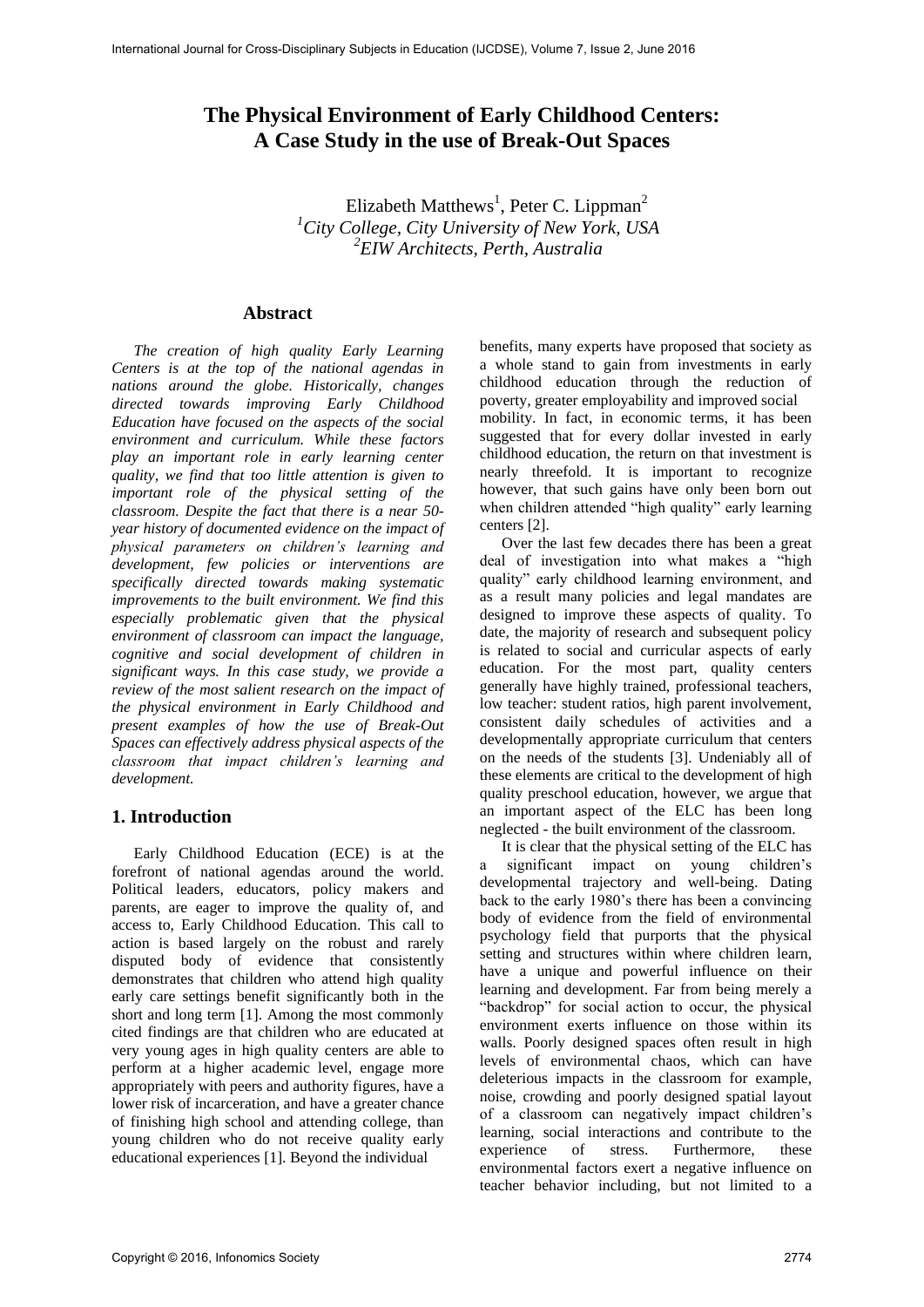decrease in the quantity of verbalizations with students. [4]. Unfortunately, the environmental attributes of the educational setting are not often prioritized when policy decisions are made.

Accordingly, the argument can be made that investment in the built components of a classroom are critically important when assessing the quality of a learning environment. In this paper, we discuss the use of Activity Settings and Break-Out spaces, which we propose can reduce many of the aspects of the physical environment that can lead to undesired development outcomes. Activity Settings are differentiated learning zones that are located inside the classroom, whereas Break-Out spaces are defined spaces often fixed outside of or adjacent to the classroom. These spaces promote highly defined areas for learning activities as well as needed shelter from overstimulation and/or a spot for quiet individual or small group activity. Well-designed spaces can provide needed variety and an optimal physical setting for learning, while providing needed control of factors that are associated with environmental chaos. In the following sections we present the existing literature on the impact of the built environment on children's development and present two case studies that illustrate how Break-Out spaces were conceptualized and employed in ELC settings.

## **2. Physical Environment and Childhood Development**

A primary focus in Environmental Psychology is to achieve an understanding of the constraints and affordances of the physical setting and how these mold, affect, and support well-being. Since the field's conception nearly a half century ago, environmental researchers have found that some of the most important aspects of the built environment found to significantly impact the developing person include: spatial design, noise level, degree of crowding and amount of light [4]. These particular qualities are believed to influence the learner because, poorly designed layouts, high levels of noise and crowding and inadequate lighting result in environmental chaos. Unchecked disorganization in the built environment can affect, in a very negative manner, children's ability to focus and engage in learning. A chaotic environment can also contribute to physiological and psychological stress that can negatively affect children's social interactions as well as the ability to effectively participate in the school day. It is also important to note that the same environmental inadequacies can negatively impact teachers' responsiveness and engagement.

While none of these findings are new, much of them, for a variety of reasons, appear to be relegated to secondary status to that of the social variables [5] of teaching and learning. For example, when parents

and teachers of an Australian ELC were interviewed regarding their perspectives on important components of early learning, the majority commented that aesthetically pleasing, well-planned environments were beneficial and highly desired in the ELC, but were secondary to teaching quality. Furthermore, neither educators or parents were able to identify the specific ways in which the physical setting contributed to teaching quality or the child's educational experience as a whole. [5] Thus the reigning belief about the inferiority of the built environment appears to be derived in part from a lack of understanding about the ELC research in environmental psychology. However, there is also a recognition that that people largely control the design of their own environments; therefore, it is the social actions that shape human interactions within a space. Conversely, Environmental Psychologists, suggest that it is the physical space that mediates our social transactions. This is believed to occur by way of a variety of direct and indirect impacts on specific aspects of growth and development as well contributing to molding the sense of self [6]. Aside from the mediating effects, in certain cases it may prove difficult, if not impossible to easily control certain environmental variables. Noisy construction sites may appear next to schools without significant warning and limited budgets may force school builders to build schools or classrooms in places or ways that do not adequately allow for the control of negative environmental variables.

Recently researchers in the UK examined a number of specific environmental parameters present in classrooms [7]. Based on the analysis of the data, they were able to attribute 51% of learning variability to aspects of the built environment among school-aged children. The most significant components of the built environment appear to be complexity, availability of choice, color, naturalness, and lighting. These elements accounted for the most significant variations in academic performance measures [7]. Many basic aspects of the structural setting of a school can alter students' cognitive processes [8]. Thus, environmental complexity, light, and quality of materials are not simply a matter of creating aesthetically pleasing environments, but also appear to have an impact on other cognitive and social processes essential for learning.

Other environmental characteristics such as levels of background noise as well as the acoustical conditions of the classroom can impact learning. Chronic levels of ambient noise are associated with the development of a stress response that can impair learning. Similarly, poor acoustical conditions have been found to reduce both learning comprehension and speech recognition in children [9]. However, presence of "white noise" may actually enhance learning activity by stimulating certain regions of the brain [9]. Lastly, noise levels may impact language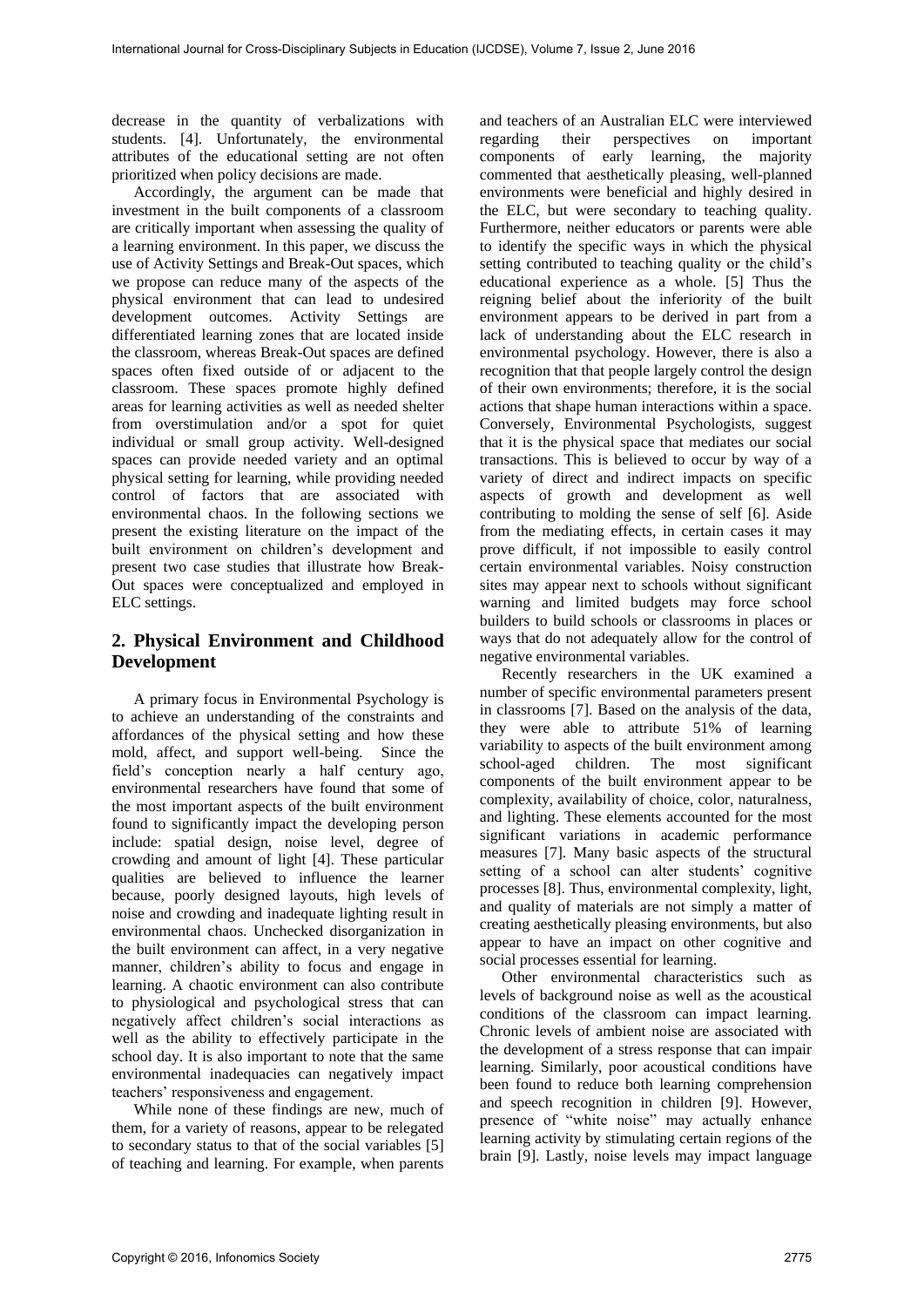and cognitive skills indirectly, as chronic noise may reduce the verbalizations among adults and children [11].

Crowding, which is perhaps the greatest factor in the development of "environmental chaos", also has significant impacts on health and overall functioning. This apparently holds true, regardless of ethnicity or culture. High levels of crowding are positively correlated with increased levels of interpersonal conflict, which can directly hinder social emotional development [12]. Indirectly, student learning is also affected as teacher time can become disproportionately dedicated to intervening in peer altercations.

The empirical evidence on the ways in which the built setting impacts behavior transactions are particularly startling. For example, crowding in the environment, or even poorly designed spatial layout of the classroom frequently results in increased peer conflict as students feel higher stress levels when these conditions are present. However, teachers also can be negatively affected by a substandard design. For example, teachers may feel the need to utilize more restrictive practices with classroom management if they are teaching in settings that lack adequate spatial layout to allow for needed visual surveillance of students [13]. Thus, layout and design of the ELC are strong contributors to students' ability to independently engage and interact with classroom materials in an effective way.

When considering the powerful effects of the physical environment on learning, it is important to understand that just as poorly designed environments can have a deleterious impact on children's development, optimally built settings can exert a restorative effect on behavior and learning. For example, adding "green- ness" or nature into classrooms by including either easy access to the outdoors or incorporating plant life directly into school spaces improves children's attention and focus with tasks. Finally, the presence of stimulus shelters—a concept proposed by Environmental Psychologist Theodore Wachs in the 1980s can prove highly beneficial for children's development and psychological well-being. These "shelters" are areas where students can escape activity for brief periods of time. When incorporated into the design of a classroom, this particular feature has been shown to be beneficial for children's sense of wellbeing. [19]

Ultimately, the physical environment of the classroom should fulfill the students' and teachers' needs to enable learning. In our view, a welldesigned classroom that reduces environmental chaos is a basic requirement for a quality ELC. Once these essential needs are met, children and teachers are more likely to be in a stronger position to fulfill higher-level learning goals.

## **3. Activity Settings and Break Out Spaces: The Importance of Differentiation of Space**

In order to effectively afford opportunities for optimal learning experiences inside and outside the classroom, an Early Childhood Learning Centre (ELC) must be purposefully designed to support independent, one-to-one and small social groupings of children [8]. In ELCs, classrooms should be created based on the research on the built environment and its relationship to child development and learning. Optimal learning environments are often highly differentiated spaces because they provide robust environmental complexity. In this paper, we refer to the distinct and differentiated learning areas of the classroom as "Activity Settings", and the fixed spaces located outside of or adjacent to classrooms, as "Break-Out Spaces". Both Activity Settings and Break-Out Spaces are learning zones that should be planned to afford independent, one-to-one, or small social groupings of 3-6 children who can work inside or outside of the classroom room [15].

In the educational realm, the Activity Settings of an ELC classroom are traditionally known as "learning centers". They commonly include block, reading, writing, math, science and creative play areas. Lastly, all Activity Settings and Break Out spaces must be fit with suitable technologies and resources to support the intended learning by way of:

- providing access to a variety peers with varying levels of skill with a given activity
- influencing the types of [transactions], verbal and otherwise, that occur in the daily routine
- affording learners spaces to actively explore the allowable range of activities permitted in the classroom space
- providing opportunities for students to create, reflect on, and redesign their activities and respond to their selfgenerated changes
- affording appropriate levels of adult direction and monitoring in order to allow for developmentally appropriate latitude in what children do and how they do it [14]
- reducing the potential for environmental "chaos" including crowding and noise via minimizing the impact of negative environmental features, while offering the developmental benefits of ideal built spaces.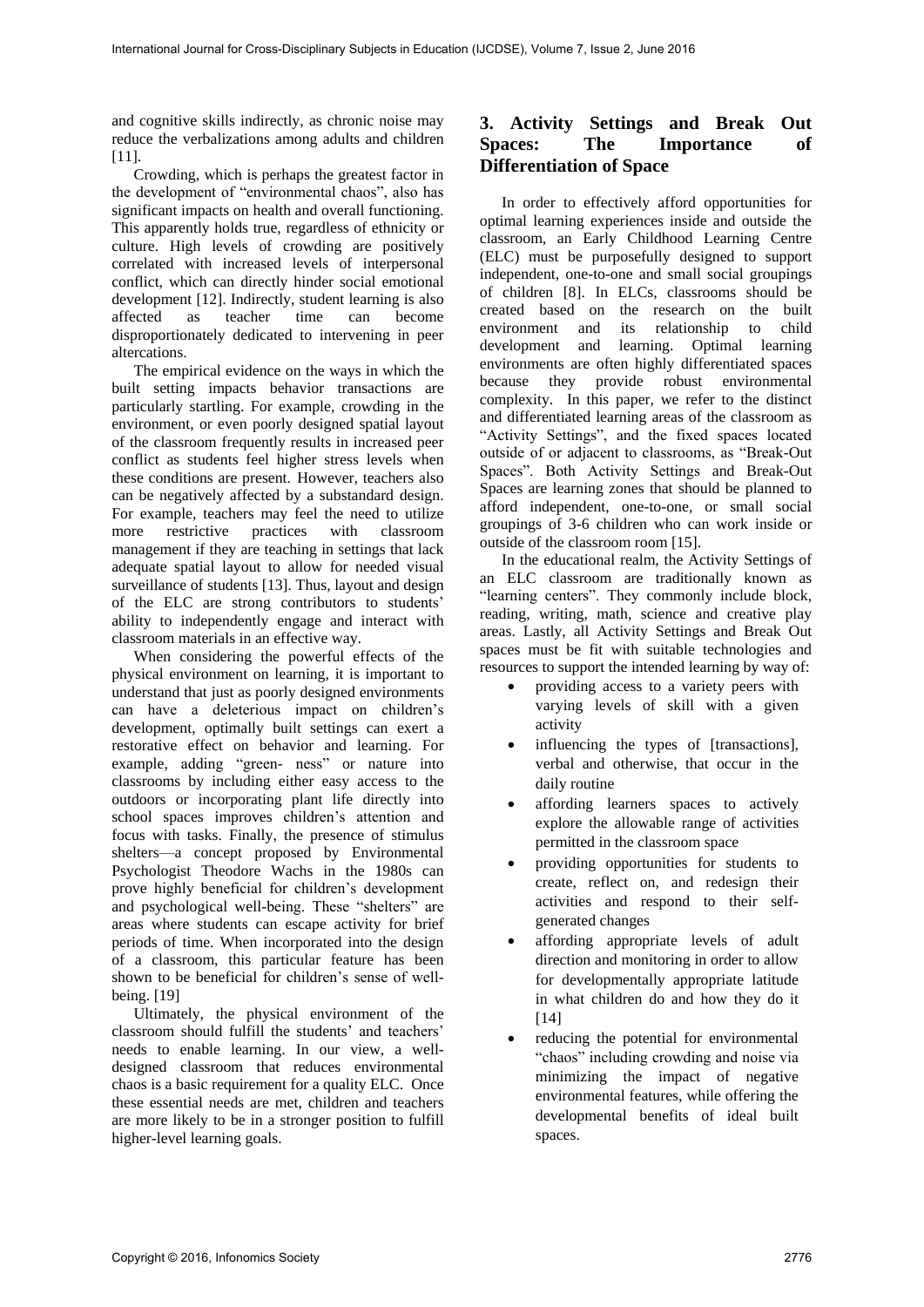#### **4. Break-Out Spaces Defined**

Break-Out spaces are defined learning areas located outside of, or adjacent to classrooms. Although not studied extensively, the use of Break Out spaces can promote improved student learning and well-being by: 1) informing learners of where and what particular transactions are suitable in these areas 2) reifying the notion that learning is not confined to a space, but rather can extend beyond the walls of the classroom and 3) affording additional classroom space flexibility for teachers and students. Break-Out spaces can be particularly useful design elements. Depending on the size of the space, they are classified either as Break-Out Rooms, Hollows, Niches and Nodes [17] [18], which are each defined below.

**Break-Out Rooms**: These are semi-private small meeting or project rooms approximately 10 square meters. These spaces are generally planned to support 1-6 learners and can facilitate independent, one-to-one and cooperative social groupings. Most importantly, these learning zones allow learners to separate themselves from the larger class and focus on the specific task-at-hand. Frequently the Break-Out rooms are designed as fully enclosed spaced that are located within the classrooms or constructed outside of the classroom [17].

**Break-Out Niches**: Similar to the Break-Out Room, Break-Out Niches are semi-public learning areas that are designed to provide opportunities for formal and informal spontaneous interchanges. A Break-Out Niche may be a corner, recess or alcove along the walls inside a classroom or along a school hallway. Niches differ from the Break-Out Room because they are literally carved out spaces in already existing furniture or walls. For example, a hallway may have a hollowed out area that includes a chair and table. This structure allows classes to extend learning opportunities beyond the classroom. Within these differentiated learning areas, learners can work independently as well as in small groups. Furthermore, these spaces may provide opportunities for a few small social groupings to work simultaneously adjacent to one another [16] [17]. Constructing a Break-Out Niche could involve building recesses/alcoves/corners in the walls outside of classrooms or along school hallways.

Additional differentiation of the Break-Out Space can be accomplished with **Break-Out Hollows.**  These areas can **be** designed into an existing niche. For example, a Break-Out Hollow can be a learning zone built into cabinetry, such as a seat for one for one learner, or a small opening in a wall or cabinet. Generally, given their small size, Break Out Hollows support independent work.

**Break-Out Nodes**: When installed optimally, these Break-Out Nodes can become the salient feature of the school setting around which breakout

rooms, niches, and hollows may be organized. [17] These are public areas located as the center of the ELC school. For example, the Nodes might be constructed under a central school staircase.

This type of space promotes opportunities for independent, one-to-one, small group and large group engagement to occur simultaneously. This learning zone is unique, because its centralized location within the school building supports both formal and organized gatherings for more than one classroom, so that learning can take place among multiple classrooms and age groups. These spaces can also encourage a range of informal and spontaneous interchanges among parents, school staff and children during the transition points of the school day.

Perhaps most importantly, the inclusion of the Break-Out Space may aid in the effective control of environmental chaos and can reduce ambient noise levels, both of which have been noted to negatively impact student learning. These smaller places can create needed environmental complexity and reduce crowding levels by providing a variety of learning zones. Although students may be set apart from the main activity area, they can still be involved in the classroom activity if the space is designed appropriately. For example, spaces with glass within walls or doors allow for visual contact between students and teachers. This in turn can allow teachers greater flexibility as they can support independent and small group work, enhancing student freedom with learning activities, while still providing visual surveillance over all of these learning areas. Furthermore, anxiety levels in very young students can often be mitigated by enabling children with a learning setting where they can easily "check in" visually with their teachers.

Lastly, students can use Break-Out Spaces as a "stimulus shelter" [19], thus providing learners with a secure setting for needed refuge in order to counteract the effects of stress during the school day. If children are able to take advantage of independently arranged brief periods of rest throughout the school day, they may be in a better state to learn, socially engage and perhaps even, handle conflicts with others.

## **5. Designing Activity Settings and Break-Out Spaces**

Activity Settings and Break-Out Spaces must be designed as integrated places within the ELC to support the diverse ways that children transact with one another and their environment to produce learning. In addition to providing a variety of developmentally appropriate Activity Settings, the classroom space as a whole must afford opportunities for large group meetings, small group work, and independent learning. While Activity Settings are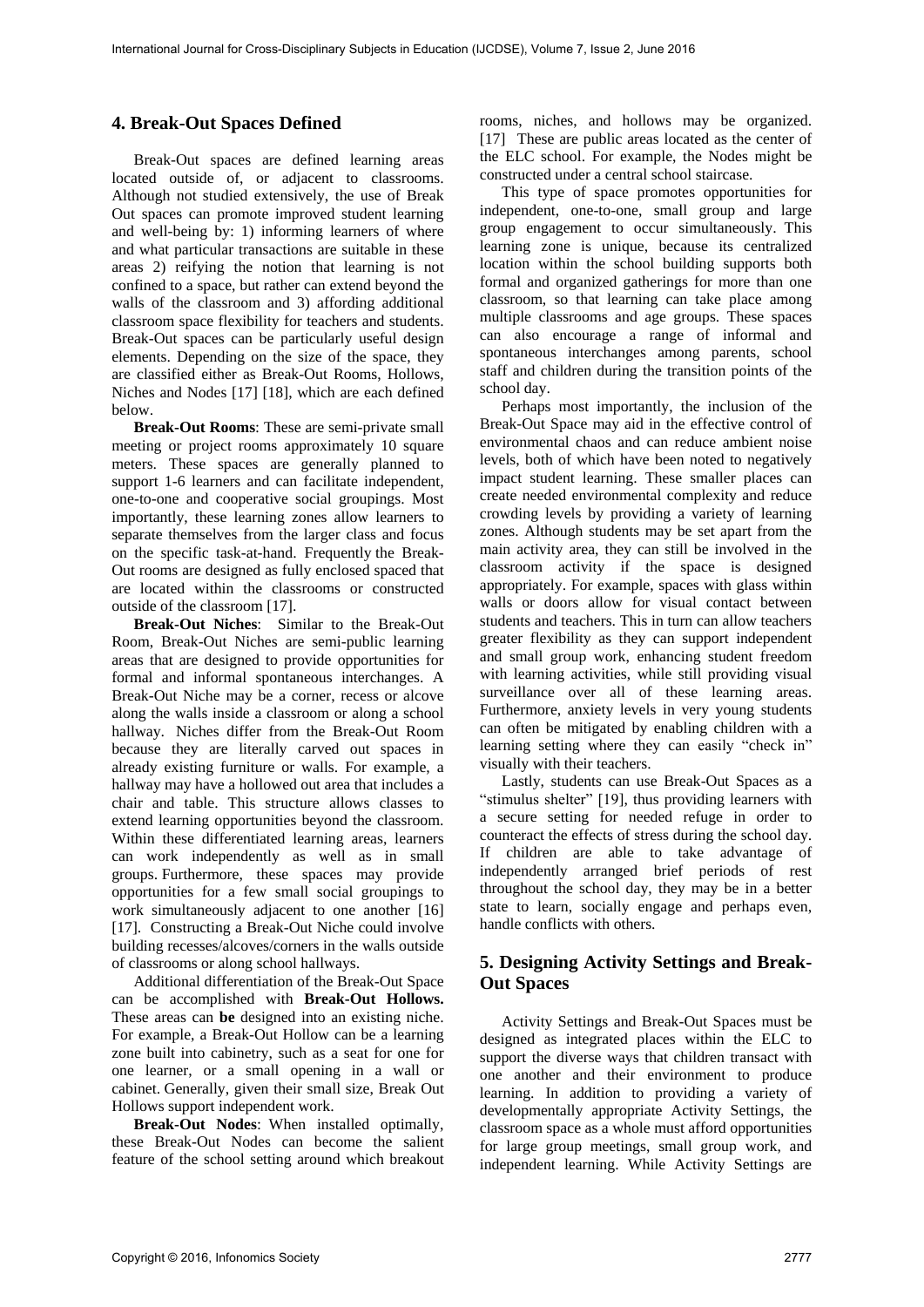viewed as separate learning areas, they in fact provide the classroom with an integrated learning experience. For example, Activity Settings provide spaces for children to learn within the defined area and also provide learning areas *in between* each defined space. [18]. These spaces-in-between allow learners to seamlessly transition from one task to another as they can move from their initial setting to another and/or simply stop to peruse the actions of others. This particular setting allows learners to appropriate knowledge without disrupting the flow of the transactions taking place.

In the ELC, the use of defined Activity Settings encourages learners to move about space and to become either independently engaged in a learning opportunity or to collaborate in the activities of others. Attractively designed spaces can peak children's interest among multiple areas of the classroom so that the learner is never discouraged from moving about the space, affording various opportunities for the rich kinesthetic experiences that are critical for young learners [18].

Accordingly, when planning instructional spaces, designers must consider the potential choreography through and around the Activity Settings and how these interstitial zones provide opportunities for learning. The spaces in between should be crafted in such a way as to promote easy movement among the classroom areas without leading to bottlenecking which can lead to disengagement and potentially peer conflict [18].

An important distinction in the purpose of Activity Settings and Break-Out Areas is that while Activity Settings are choreographed to encourage movement, Break-Out Spaces are often planned to disrupt movement and contain learning to enclosed areas to allow for enhanced focus on the task. In addition, the Break -Out Space often installed outside of classrooms or in school hallways offers the benefit of a "stimulus shelter"-places of respite where learners may become engaged independently with work, or simply relax. Both types of spatial arrangements create needed differentiation of the classroom space and can ameliorate many of the negative effects of excessive noise and crowding.

In the following section we present two case studies where Break-Out Spaces were used to enhance the layout of the ELC classrooms, reduce environmental chaos and negative environmental factors and improve the general flow of movement for teachers and students.

# **6. Case Study 1 - Holy Cross College Early Learning Centre, Perth, Australia**

The Early Learning Center (ELC) at Holy Cross College in Perth Australia educates 180 children ages 3-6. The school's leadership team engaged EIW architects to re-design the ELC in early 2013. This re-design was part of their master plan for expansion of their learning community. The approach to creating this ELC was unique because the design team in collaboration with the teachers and students, grounded the classroom and school design in the existing research on early learning environments.

Each of the Holy Cross College ELC classrooms were planned to support six distinct activity settings: a block corner; a painting corner; an area for creative play, reading corner; science area, and reflective area. In order to differentiate the various learning areas, built-in cabinetry was used to separate the reading and block corners, a trough was placed near the toilet room to create an art area. Pin boards were placed over the cabinetry, and idea paint (vertical writing surfaces) was used as a finish on different wall locations in the rooms. Moveable child sized tables and chairs, as well as soft seating were used to further define the areas between the corner settings. These built-in physical cues in the classrooms, enabled teachers and students to organize their surroundings as needed. Lastly, the activity settings were organized to allow learners and teachers easy visual access throughout the classroom.

These purposeful choices within the classrooms resulted in the creation of spaces that were highly differentiated while at the same time connected the ELC classrooms to one another, in order to create an integrated learning environment for the entire school building. These specific design choices were made to promote opportunities for independent and small group activities and improve the flexibility of the space. For example, utilizing cavity sliding doors rather than folding walls, between classrooms afforded multiple benefits. Cavity sliding doors provide significant flexibility for classroom. [15] [18] Teachers can easily install or remove the partition, depending on their needs. Such flexibility allows teachers to take ownership of their classrooms. They can choose, at any time, to connect classrooms and extend the classroom to the Break-Out Spaces, or manipulate the cavity sliding doors to easily disconnect rooms from the Break-Out Spaces to afford for more personalized and specialized learning opportunities. Although cavity sliding doors can be heavy to manipulate, they offer the added benefit of sound insulation that can significantly improve the acoustic conditions within the classroom.

Following discussions with the principal and teachers, the design team planned to install a variety of Break-Out Spaces designed to add differentiation and flexibility for the ELC classrooms. These included a Break-Out Room as well as several Break-Out Niches placed outside of, and attached to each classroom. Cabinetry was designed with open shelving and was used to define the spaces created within the Break-Out Niches and Node. Lastly, a Break-Out Node was placed centrally in the building.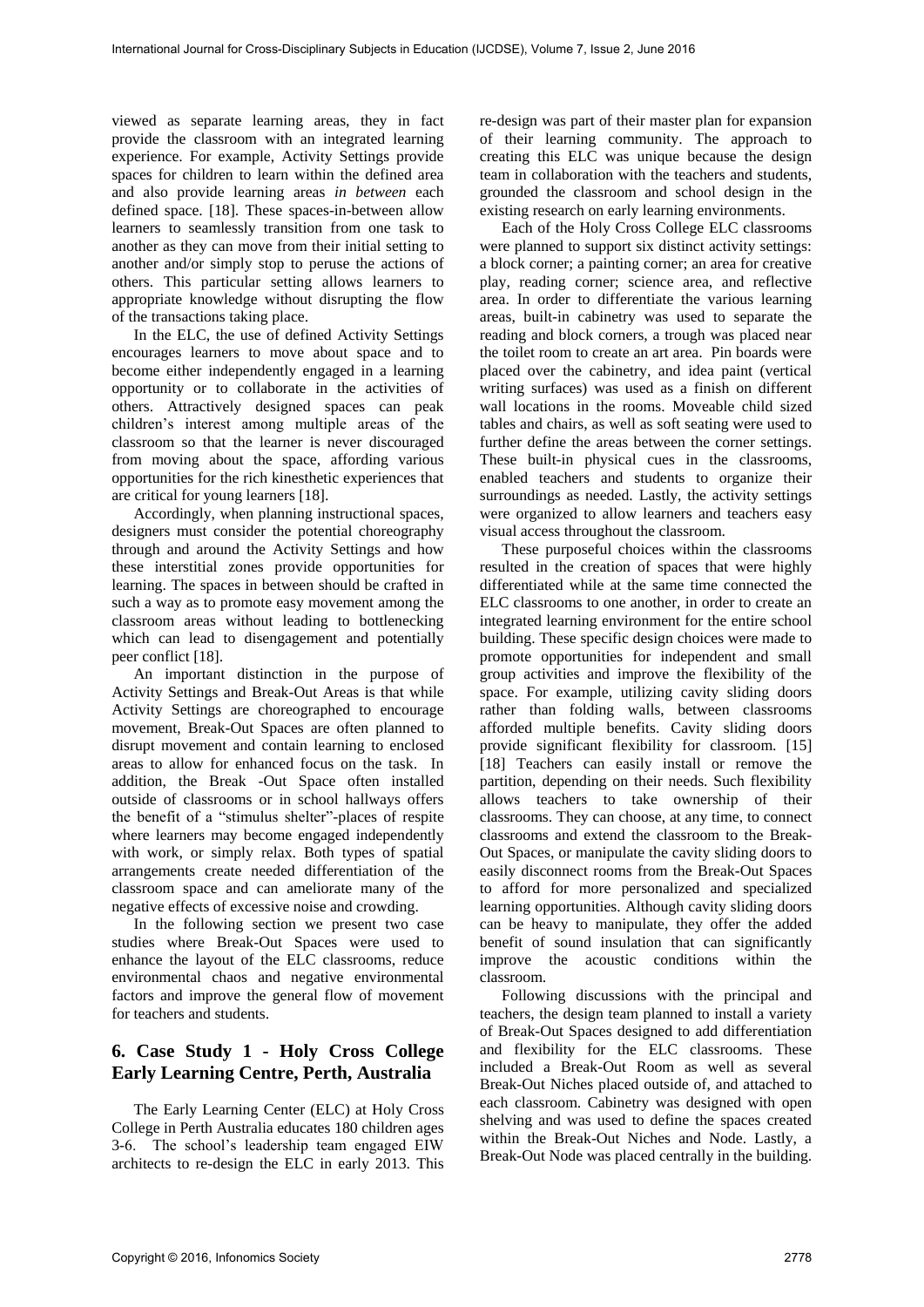Placing this Node at the heart of the school building was done to facilitate learners, educators and parents to meet informally with each other as they move from one part of the school building to another. Ideally, such a space can encourage greater levels of personalization and socialization.

Throughout the ELC, customized cabinetry was purposefully included in order to afford further opportunities for learning. In the classrooms, cabinetry was used to define corner spaces. Doing so created corner spaces that more readily provided spaces for independent work or refuge for a rest [15]. They provide the added benefit of providing a vantage point for students to view and hear what is going on around them. Since the completion of the cabinetry project, teachers have reported that the cabinets provided excellent, concrete cues for children to seek out appropriate areas for independent or small group work.

Cabinetry was also integral for defining the Break-Out Niches and Node. Teachers have reported on how children have taken ownership of the various Break-Out Niches. Furthermore, the children uncovered Break-Out Hollows in and on the cabinets, where they have been observed sitting, reading, and talking with another. The centrally placed Break-Out Node was defined with tiered cabinetry where children could work, meet, play or rest. Additionally, moveable furniture, ottomans, tables and chairs were also provided in the Node, so that children could arrange or rearrange the space themselves, thus allowing for the development of a customized learning environment. The ability to exert control over the space can help learners experience greater autonomy in directing their own learning activities.

Finally, glazing was used along the perimeter walls, the demising walls, and sliding doors between the classrooms and the Break Out spaces. Natural light has long been shown to benefit learners and the glazing allowed for more natural light to enter all of the learning spaces [17]. Glazing also enables learners to see into other spaces and view the activities and actions of their peers and teachers [18]. Thus, the use of glazing can further personalize a space, encourage learners and teachers' connections with each other, and reinforce the unique culture of the learning environment.

At the Holy Cross College ELC, the design of the Break Out Spaces was created with the educational and spatial design research in mind. In this ELC greater classroom differentiation with the inclusion of Break-Out Spaces resulted in an environment that afforded learners and teachers with greater comfort, flexibility and learning potential.

## **7. Case Study 2 - Skapaskolan, Huddinge Sweden**

Approximately 14,000 kilometers from Holy Cross College is the Skapaskolan ("creative school") in Huddinge Sweden. This school currently serves approximately 125 students, ages 4-12. In preparation for a new school building, the Skapaskolan faculty sought out educational design planning advice in order to change the current classroom designs to better reflect the school's alternative pedagogical approach.

In order to address the school's needs, it was necessary to conduct a thorough assessment of the school. Accordingly, teachers, administrators and students were interviewed and observed by the design team to better understand their concerns and needs as well as to offer objective assessment on the use of the current school space. Through the extensive interview and assessment process, it was discovered that the furniture and equipment in the rooms restricted the learners' capacity to move between and across different learning zones. Teachers wanted dynamic spaces that could afford a variety of independent and small group activities yet provide an efficient and engaging environment.

Based on the interviews and classroom observations, as well as the research in classroom design and child development, the classrooms at Skapaskolan were transformed from static to dynamic spaces. The furniture and equipment in the rooms were rearranged to allow the users to have a spaces where the class could meet in a large group and areas where they can meet in small cooperative groups. The large gathering space was defined with a 1.8-meter diameter rug. Tables and chairs were placed along the windows to create more independent work-spaces. Adjacent to these spaces, round tables with chairs and stools were added to the area in order to encourage small groups to gather. Moveable cabinetry was placed strategically to further define these areas and soft seating was used where children could sit next to each other and work independently, one-to-one, or in groups. Clear sight lines were established in the classroom so that teachers could easily view all the activities taking place from nearly any vantage point.

Similar to experiences reported by teachers at the Holy Cross College ELC, the teacher-reported benefits of adding defined and differentiated spaces at Skapaskolan have been numerous. Teachers have commented that the differentiated space enabled children to take greater ownership of the classroom. For example, students uncovered the Break-Out Hollows created by the natural space underneath round tables. Students used these areas to develop their own spaces for reading or small group discussion. The environmental changes created additional opportunities for learners to choose the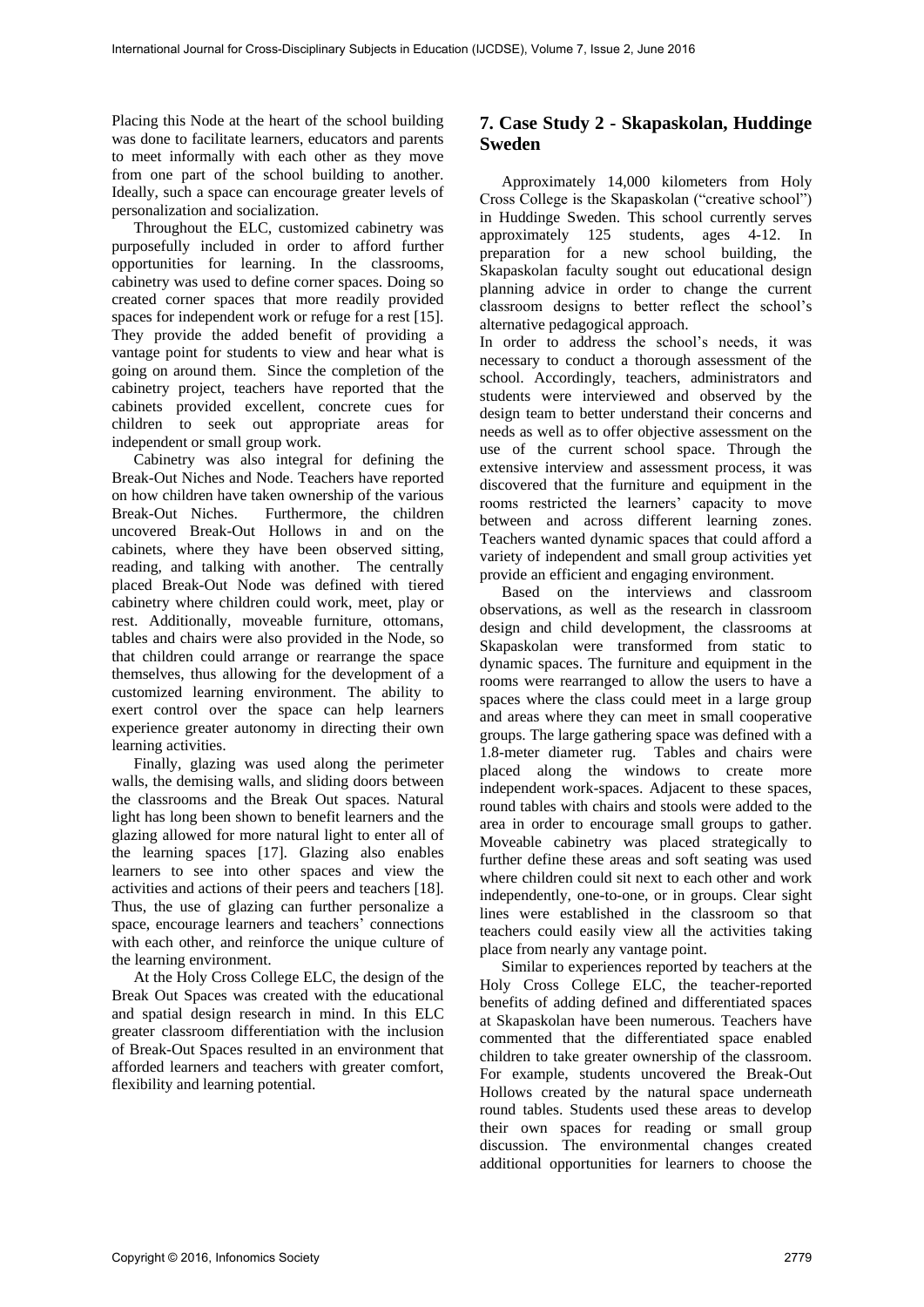physical spaces that best supported their learning needs at a given time. This was supported in the follow up interviews with staff, who noted that the Break- Out Spaces enabled learners to choose how and where they could best learn in a classroom even when a variety of other learning activities occur simultaneously. According to the teaching staff, students engaged with their learning with greater autonomy following the redesign of the classroom.

#### **8. Conclusion**

The physical environment of the early childhood classroom contributes profoundly to children's learning and social development. It is important that classrooms and their adjacent spaces are created with this research in mind. Unfortunately, evidenced based classroom design has not traditionally been at the forefront in the dialogue on educational quality. While parents, educators and designers recognize the need for bright, comfortable and flexible classrooms [5] most continue to view these elements as secondary to, and separate from, teaching and learning. Despite the current state of the science on the impact of the built environment, the physical setting has not yet found a central position in the current dialogue on quality early learning environments. This neglect stems in part, from a lack of appreciation for how place shapes the learner and the process of knowledge acquisition. As discussed throughout this paper, the physical realities, affordances and limitations of a classroom can greatly affect the social relationships among children as well as the transactions between teachers and students [8] [13]. Given the vast research on the impact of the built setting on teaching, learning and child development, we feel that it is necessary to bring the physical setting into a more central role in education. Accordingly, it is only fitting that we strongly consider targeting policies that are dedicated towards improving the quality of Early Childhood Education at the physical settings of classrooms and schools, as these may serve as unique vehicles for enhancing ELC quality.

Investing in the physical setting of the ELC need not always require significant construction or cost. We can tap into the powerful effects of the environment, in many cases, by making small changes to a classroom. In this paper we discussed the incorporation of Break-Out Spaces as potential ways with which to transform a classroom and the spaces outside into more dynamic learning zones. These distinct areas can promote the rich, environmental complexity needed to support learning, while adequately controlling a myriad of factors including crowding, noise, and poor layout all of which can negatively impact the cognitive and social processes so critical for young children's development. While the premise of our discussion of

the use of Break-Out Spaces has been largely theoretical and limited by the presentation of only two case examples, it nevertheless brings to light the need to consider built aspects of classroom as strong contributors to ELC quality. Additional systematic research on the utilization of Break-Out Spaces should be conducted to further elucidate the associations among quality environmental design and children's learning.

## **9. Acknowledgements**

We would like to thank: Holy Cross College for the continual support and openness to wanting to create learning environments that reach beyond best practice; EIW Architects for being academic and challenging the normative theories in Architecture on the spatial design of learning environments; and Skapaskolan for their desire to create and provide learners with the most innovative solutions within very confined spaces.

#### **10. References**

[1] W. T. Gorley "From Science to Policy in Early Childhood Education*", Science,* 2011, pp 978-981.

[2] J. J. Heckman "The Economics of Inequality: The Value of Early Childhood Education", *American Educator,* 2011, pp 31-36.

[3] P. Slot, P.M. Leseman, J. Verhagen, & H. Mulder. "Associations Between Structural Quality Aspects and Process Quality in Dutch Early Childhood Education and Care Settings*", Early Childhood Research Quarterly,* 2015, pp. 64-76.

[4] R.B. Bechtel, A. Churchman. *Handbook of Environmental Psychology,* Wiley, NY, 2003.

[5] R. Berris, E. Miller. "How Design of the Physical Environment Impacts on Early Learning: Educators and Parents' Perspectives". Australasian Journal of Early Childhood, 2011, pp.102-110.

[6] C. C. Marcus *House as the Mirrol of Self: Exploring the Deeper Meaning of Home*. Nicolas Hays, FL,1997.

[7] P.Barrett, Y. Zuhang, J. Moffat, K. Kobbacy. "A Holistic, Multi-level Analysis Identifying the Impact of Classroom Design on Pupils' Learning ", *Building & Environment. Building & Environment*, Elsevier, 2013, pp 678-689.

[8] P. A. Arndt "Design of Learning Spaces: Emotional and Cognitive Effects of Learning Environments in Relation to Child Development." *Journal Compilation, International Mind, Brain, and Education Society,* Blackwell Publishing, Inc. 2012, pp41-48.

[9] D. L. Valente, H.M. Plevinsky, J.M. Franco, E.C Heinrichs-Graham, and D, E. Lewis "Experimental